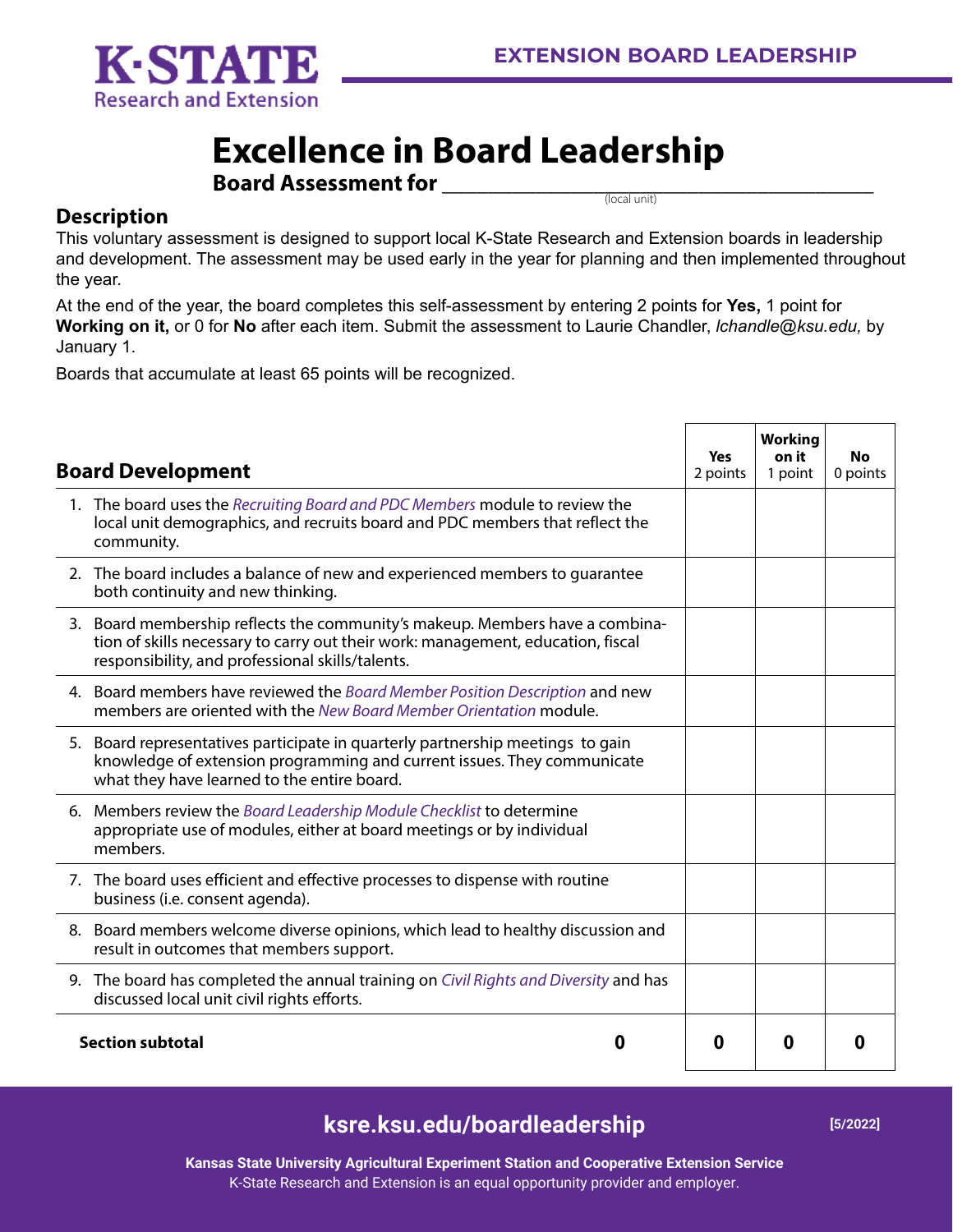| <b>Management</b><br>The board: |                                                                                                                                                                                               | Yes<br>2 points | <b>Working</b><br>on it<br>1 point | <b>No</b><br>0 points |
|---------------------------------|-----------------------------------------------------------------------------------------------------------------------------------------------------------------------------------------------|-----------------|------------------------------------|-----------------------|
|                                 | 10. Annually reviews county or district policies and revises as necessary.                                                                                                                    |                 |                                    |                       |
|                                 | 11. Annually reviews the Memorandum of Understanding with K-State Research and<br>Extension.                                                                                                  |                 |                                    |                       |
|                                 | 12. Supplies to all board members at the beginning of the year documents including<br>- but not limited to - a list of board members, minutes, budget, policies, and<br>program action plans. |                 |                                    |                       |
|                                 | 13. Reviews agenda and supporting documents before the meeting.                                                                                                                               |                 |                                    |                       |
|                                 | 14. Focuses primarily on policy, program, budget, personnel, and planning proactively<br>for the future. Day-to-day issues are delegated to appropriate employees.                            |                 |                                    |                       |
|                                 | 15. Holds regularly scheduled meetings with a quorum participating at each meeting.                                                                                                           |                 |                                    |                       |
|                                 | 16. Starts and ends meetings on time.                                                                                                                                                         |                 |                                    |                       |
|                                 | 17. Encourages meetings involving open discussion, general participation, and active<br>thinking together.                                                                                    |                 |                                    |                       |
|                                 | 18. Has active committees, as needed, with specific assignments and responsibilities:<br>personnel, nominating, budget, etc.                                                                  |                 |                                    |                       |
|                                 | 19. Chair and local extension director communicate frequently regarding issues<br>important to the local program.                                                                             |                 |                                    |                       |
|                                 | 20. Maintains appropriate insurance coverage for board members, employees, and<br>volunteers.                                                                                                 |                 |                                    |                       |
|                                 | 21. The board completed the appropriate civil rights documentation (comprehensive<br>civil rights review every four years beginning in 2020 with annual checkups in<br>interim years).        |                 |                                    |                       |
| <b>Section subtotal</b><br>0    |                                                                                                                                                                                               | 0               | 0                                  | 0                     |
|                                 | <b>Public Relations</b>                                                                                                                                                                       |                 |                                    |                       |
|                                 | The board:                                                                                                                                                                                    |                 |                                    |                       |
|                                 | 22. Regularly communicates K-State Research and Extension program outcomes with<br>stakeholders, funders, and the public.                                                                     |                 |                                    |                       |
|                                 | 23. Dedicates resources and effort toward marketing K-State Research and Extension<br>to the public.                                                                                          |                 |                                    |                       |
|                                 | 24. Selects and recognizes a local individual or business with the<br><b>Extension Appreciation Award.</b>                                                                                    |                 |                                    |                       |
| <b>Section subtotal</b><br>0    |                                                                                                                                                                                               | 0               | 0                                  | 0                     |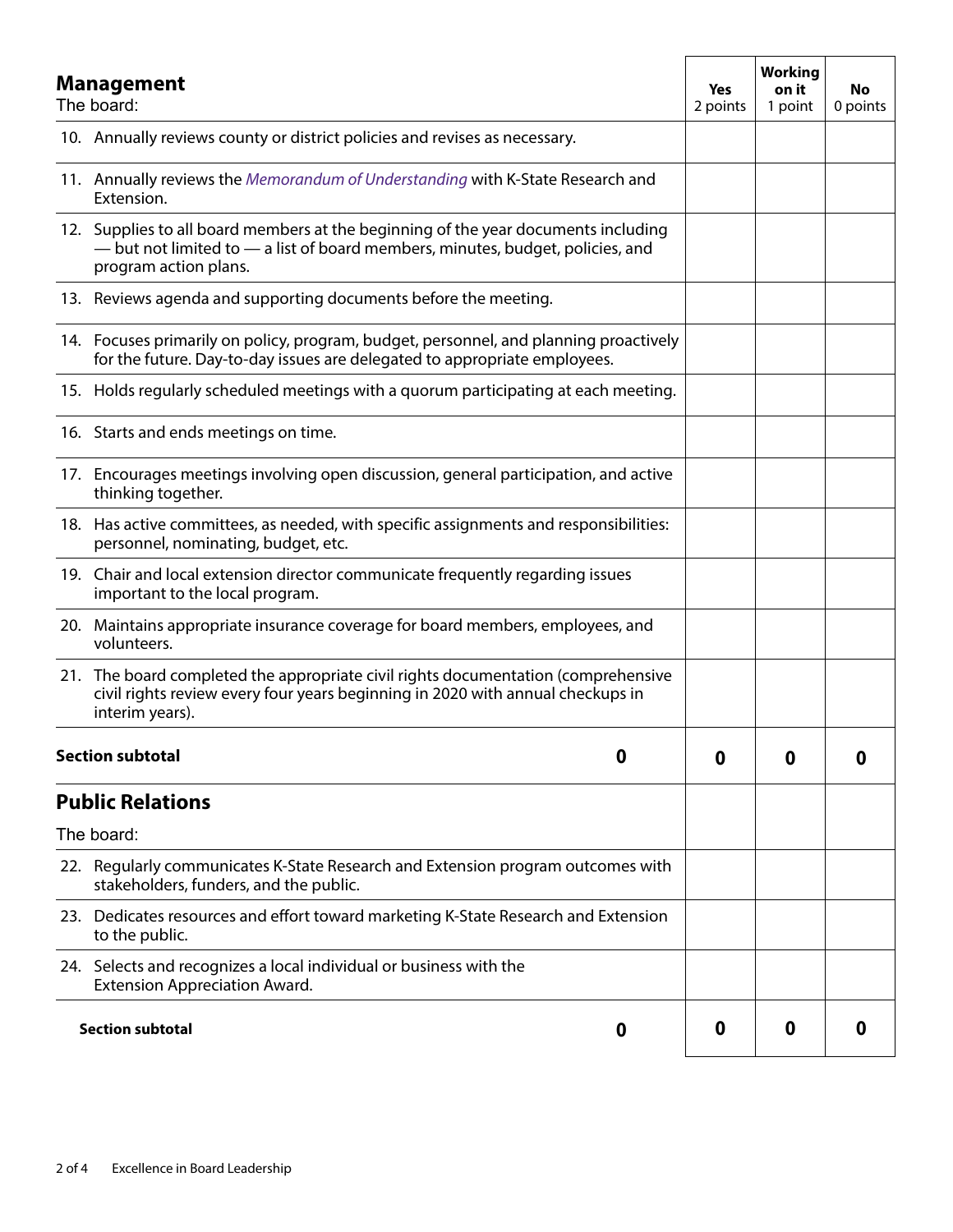|     | Program                                                                                                                                                                                                                                                                                                                                                                                                                                      | Yes<br>2 points | <b>Working</b><br>on it<br>1 point | No<br>0 points |
|-----|----------------------------------------------------------------------------------------------------------------------------------------------------------------------------------------------------------------------------------------------------------------------------------------------------------------------------------------------------------------------------------------------------------------------------------------------|-----------------|------------------------------------|----------------|
| 25. | PDCs and agent(s) work together to identify local needs and educational<br>strategies, develop and review progress on program action plans, and evaluate<br>outcomes.                                                                                                                                                                                                                                                                        |                 |                                    |                |
| 26. | The board ensures that PDCs are reviewing the parity statistics annually and<br>strategically planning efforts necessary to reach underserved and at-risk audi-<br>ences. (Programs are in parity when the percentage of each racial/gender/ethnic<br>category of program participants is within 80 percent of the potential clientele<br>group for that category, https://www.ksre.k-state.edu/employee_resources/dei/civil-<br>rights.html |                 |                                    |                |
| 27. | The board reviews and approves program action plans.                                                                                                                                                                                                                                                                                                                                                                                         |                 |                                    |                |
| 28. | The board appoints individuals to PDCs who are not otherwise<br>represented (considering geographic distribution, age, gender, race, etc.).                                                                                                                                                                                                                                                                                                  |                 |                                    |                |
| 29. | Representatives of each PDC regularly report to the board on program progress<br>and outcomes.                                                                                                                                                                                                                                                                                                                                               |                 |                                    |                |
| 30. | Board members participate in local extension programs as learners<br>or volunteers in addition to attending regular board meetings.                                                                                                                                                                                                                                                                                                          |                 |                                    |                |
|     | 0<br><b>Section subtotal</b>                                                                                                                                                                                                                                                                                                                                                                                                                 | $\bf{0}$        | 0                                  | 0              |
|     | <b>Personnel</b>                                                                                                                                                                                                                                                                                                                                                                                                                             |                 |                                    |                |
|     | The board:                                                                                                                                                                                                                                                                                                                                                                                                                                   |                 |                                    |                |
| 31. | When there are position vacancies, the board recruits and hires a diverse work-<br>force (agents in partnership with K-State Research and Extension, office profes-<br>sionals, program assistants, and other local unit employees).                                                                                                                                                                                                         |                 |                                    |                |
| 32. | Helps new agents, if applicable, become acquainted in the community.                                                                                                                                                                                                                                                                                                                                                                         |                 |                                    |                |
| 33. | Encourages and provides financial support for agents and staff to participate in<br>employee professional development. (Approximately 10% of an extension profes-<br>sional's time should be devoted to professional development.)                                                                                                                                                                                                           |                 |                                    |                |
| 34. | Members acquaint themselves with each agent's program responsibilities and<br>program outcomes during the year to prepare to conduct an effective<br>performance review.                                                                                                                                                                                                                                                                     |                 |                                    |                |
| 35. | Members each complete a performance review for each agent.                                                                                                                                                                                                                                                                                                                                                                                   |                 |                                    |                |
| 36. | Compensates agents with salaries that reflect their years of experience, profes-<br>sional responsibilities, performance, and leadership in the community.                                                                                                                                                                                                                                                                                   |                 |                                    |                |
|     | 0<br><b>Section subtotal</b>                                                                                                                                                                                                                                                                                                                                                                                                                 | 0               | 0                                  | 0              |